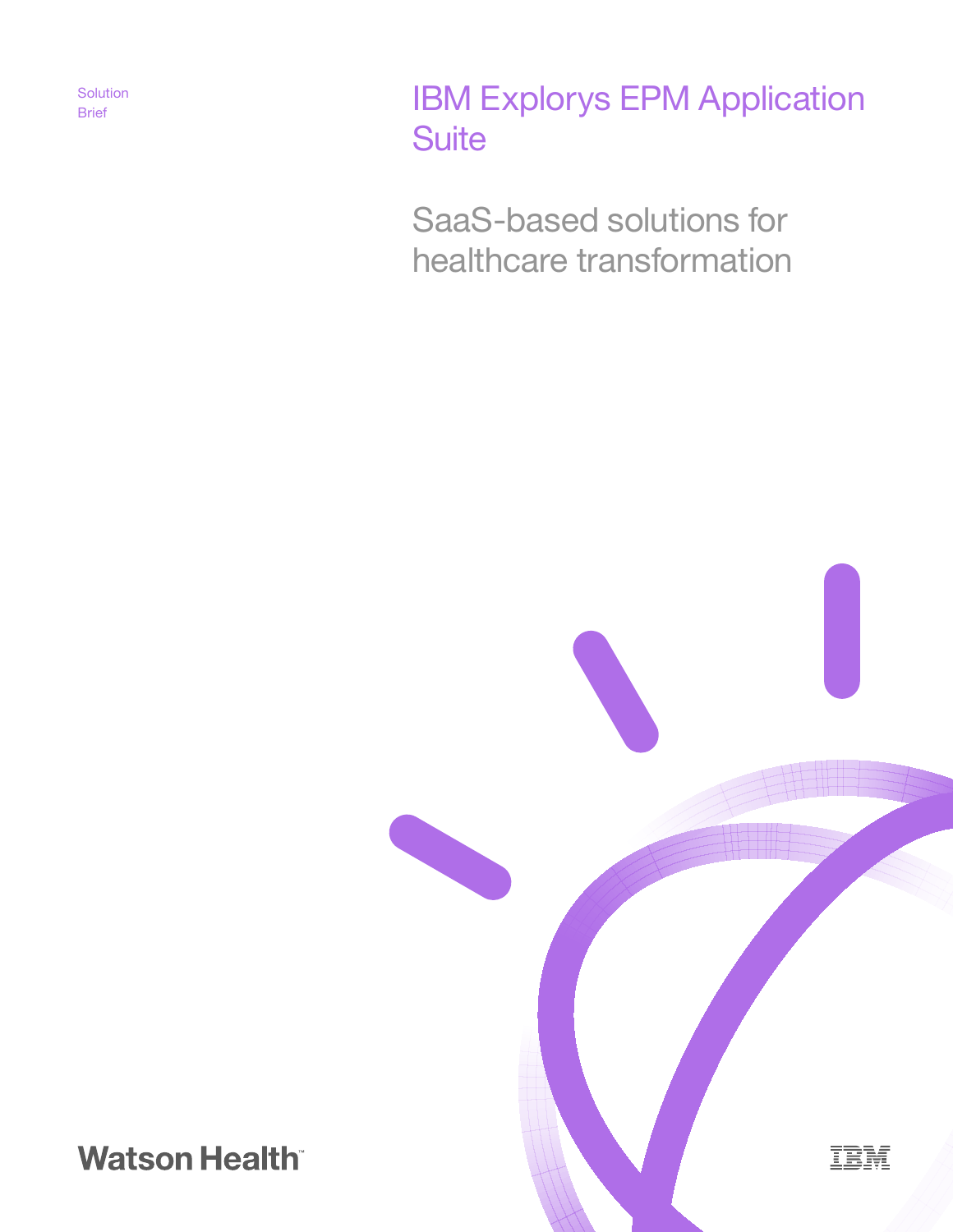### **Highlights**

- SaaS-based applications that enable rapid population management, performance, and measurement
- Identify opportunities, measure performance towards objectives, and engage providers, care coordinators, and patients
- Bridge the data gap across each venue of care and an increasingly diverse delivery model
- Robust attribution engine for aligning providers to panels and performance metrics





## Enterprise performance management EPM: Healthcare big data put to work

IBM® Explorys EPM Application Suite is a set of Software-asa-Service (SaaS)-based applications designed to enable rapid population management, performance measurement, and effective engagement and outreach to patients and providers.

# The IBM Explorys Network

The IBM® Explorys Network consists of 26 leading healthcare networks comprising over 400 billion data elements, 64 million unique cared-for-lives, 360 hospitals, and over 920,000 providers. This expansive "network" enables collaboration and collective intelligence that drives discovery into newer and improved models for care delivery and quality.

# The IBM Explorys Platform

The IBM® Explorys Platform is one of the industry's first large scale private cloud computing framework for healthcare data exploration, measurement, and engagement. The IBM Explorys Platform is a combination of provider network, large scale technology, and programs for healthcare transformation. This combination helps providers to bridge the data gap across each venue of care and an increasingly diverse delivery model. The IBM Explorys Platform includes secure data collection, curation, and governance necessary for operating in complex collaborations as well as a state-of-the-art attribution engine for aligning providers to panels and performance metrics.

The IBM Explorys Platform also unifies and enables apps, both from the IBM Explorys EPM Application Suite and third parties, to deliver powerful insight into at-risk populations, provider performance, and addressable risk for managing even better outcomes and costs.

# The IBM Explorys EPM Application Suite

The IBM Explorys EPM Application Suite is a set of Softwareas-a-Service (SaaS)-based applications designed to enable rapid population management, performance measurement, and effective engagement and outreach to patients and providers. These applications were built to easily identify opportunities, measure performance toward objectives, and engage providers, care coordinators, and patients.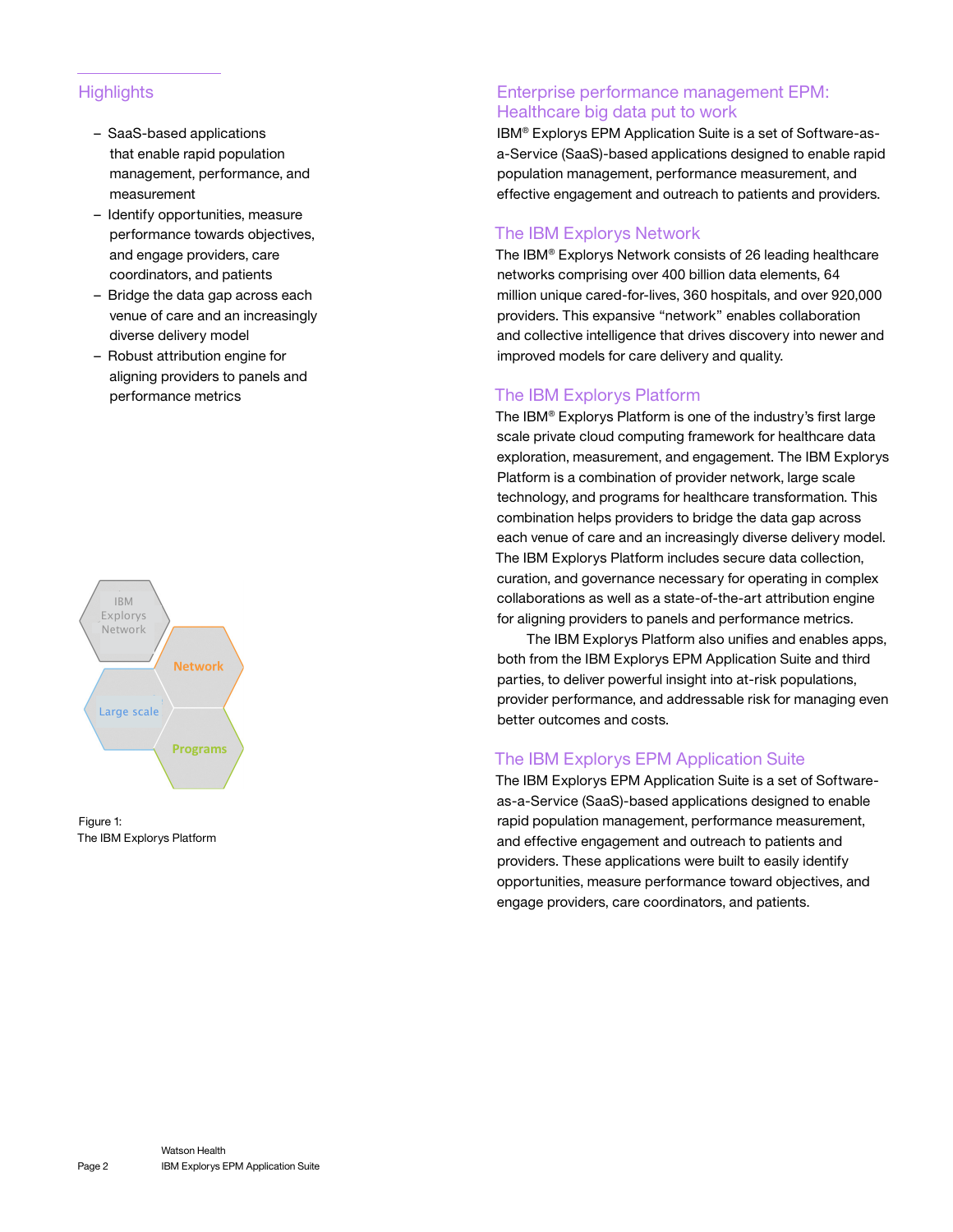

#### Figure 2: EPM: Explore

| ACO 2016 Clinical Ma / Submittable Measures                                                                   |                                              |                                               | Attribution: PCP @ Jun 6, 2016               | 3 <sup>n</sup><br>霺 |
|---------------------------------------------------------------------------------------------------------------|----------------------------------------------|-----------------------------------------------|----------------------------------------------|---------------------|
| Name                                                                                                          | Training Health<br><b>Li Training Health</b> | Training Health<br><b>Affiliate Providers</b> | Training Health<br><b>Employed Providers</b> |                     |
| ACO 14 - Preventive Care and Screening: Influenza Immunization (2014-2015 Season)                             | ぬ感                                           | 公路                                            | юâ                                           |                     |
| ACO 14 - Preventive Care and Screening: Influenza Immunization (2015-2016 Season)                             | 34,6%<br><b>IOM</b>                          | <b>35.0%</b><br>indi                          | 33.2%<br>юâ                                  |                     |
| L. ACC 15 - Preumonia Vaccination Status for Older Artuits                                                    | 87.2%<br>ぬ感                                  | 87.5%<br>公路                                   | 86.2%<br>ぬ感                                  |                     |
| ACO 16 - Preventive Care and Screening: Body Mass Index (BMI) Screening and Follow-Up Plan                    | 21.9%<br><b>SOUTH</b>                        | 22.7%<br><b>SOLID</b>                         | 18.9%<br>юâ                                  |                     |
| ACO 17 - Preventive Care and Screening: Tobacco Lise: Screening and Cessation Intervention                    | 95.4%<br>ぬ感                                  | 95,6%<br>公路                                   | 94.5%<br>юâ                                  |                     |
| ACO 18 - Preventive Care and Screening: Screening for Clinical Depression and Follow-Lip Plan                 | $0.0\%$<br>流感                                | 0.0%<br><b>In di</b>                          | 0.0%<br>юâ                                   |                     |
| L ACO 19 - Colorectal Cancer Screening                                                                        | 78.2%<br>ぬ感                                  | 78.4%<br>ぬ感                                   | 77,6%<br>юâ                                  |                     |
| ACO 20 - Breast Cancer Screening                                                                              | 73.7%<br>冷感                                  | 72.9%<br><b>SOLUTION</b>                      | 76.2%<br>юá                                  |                     |
| ACO 21 - Preventive Care and Screening: Screening for High Blood Pressure and Follow-Lip<br><b>Documented</b> | 79.2%<br><b>SOUTH</b>                        | 80.0%<br><b>IO.B</b>                          | 76.9%<br><b>SOLUTION</b>                     |                     |
| L. ACO 27 - Diabetes: Hernoglobin Alc Poor Control.                                                           | 22.6%<br>公路                                  | 22.7%<br>公路                                   | 24.6%<br><b>Indi</b>                         |                     |
| ACO 27 and 41 - Diabetes Composite: HbAlc Poor Control and Eye Exam                                           | 3.7%<br>酒感                                   | 3.9%<br><b>JOUR</b>                           | 2.7%<br>юâ                                   |                     |
| L ACO 28 - Controlling High Blood Pressure                                                                    | 65.6%<br>地震                                  | 64.9%<br>冷感                                   | 68.5%<br>地面                                  |                     |
|                                                                                                               | $-$                                          | an and                                        | 10.000                                       |                     |

Figure 3: EPM:Measure

Designed for off-the-shelf use, these applications were built to run on standard web browsers and utilize industry standard user interfaces and security mechanisms within a healthcare compliant framework.

#### Population and performance management

Effectively managing patient populations and care teams is core to quality improvement and cost reductions. The rising costs of healthcare and the demand for better outcomes drives an expectation among payers and patients for providers to more effectively leverage their data to improve quality, delivery, and patient satisfaction.

**IBM® EPM: Explore** provides sub-second ad hoc search across populations, providers, and care venues. EPM: Explore enables clinicians, quality offers, analysts, and researchers to search, compare, and analyze correlations across billions of data points in your enterprise or the universe of participating systems in the IBM Explorys Network.

**IBM® EPM: Measure** application is an integrated framework for correlating clinical, operational, and financial events into action-driven benchmarks and scorecards for comparison at the enterprise, department, provider, and patient levels. Designed to serve multiple roles and audiences within a healthcare organization, EPM: Measure enables senior leadership, quality officers, care coordinators, and individual providers to establish benchmark targets, view historical performance against those targets, and take action based upon specific information.

EPM: Measure includes a set of Starter Pack templates and data visualization features such as historical trend lines, comparative bar graphs, and motion charts that provide a multidimensional representation of data to reveal trends and correlations in performance. Users can edit or create their own measures using the flexible Watson Health™ Measure Definition Language (MDL). Starter measure categories include health and wellness, operational metrics, and disease management for diabetes, heart failure, hypertension, and coronary artery disease.

Page 3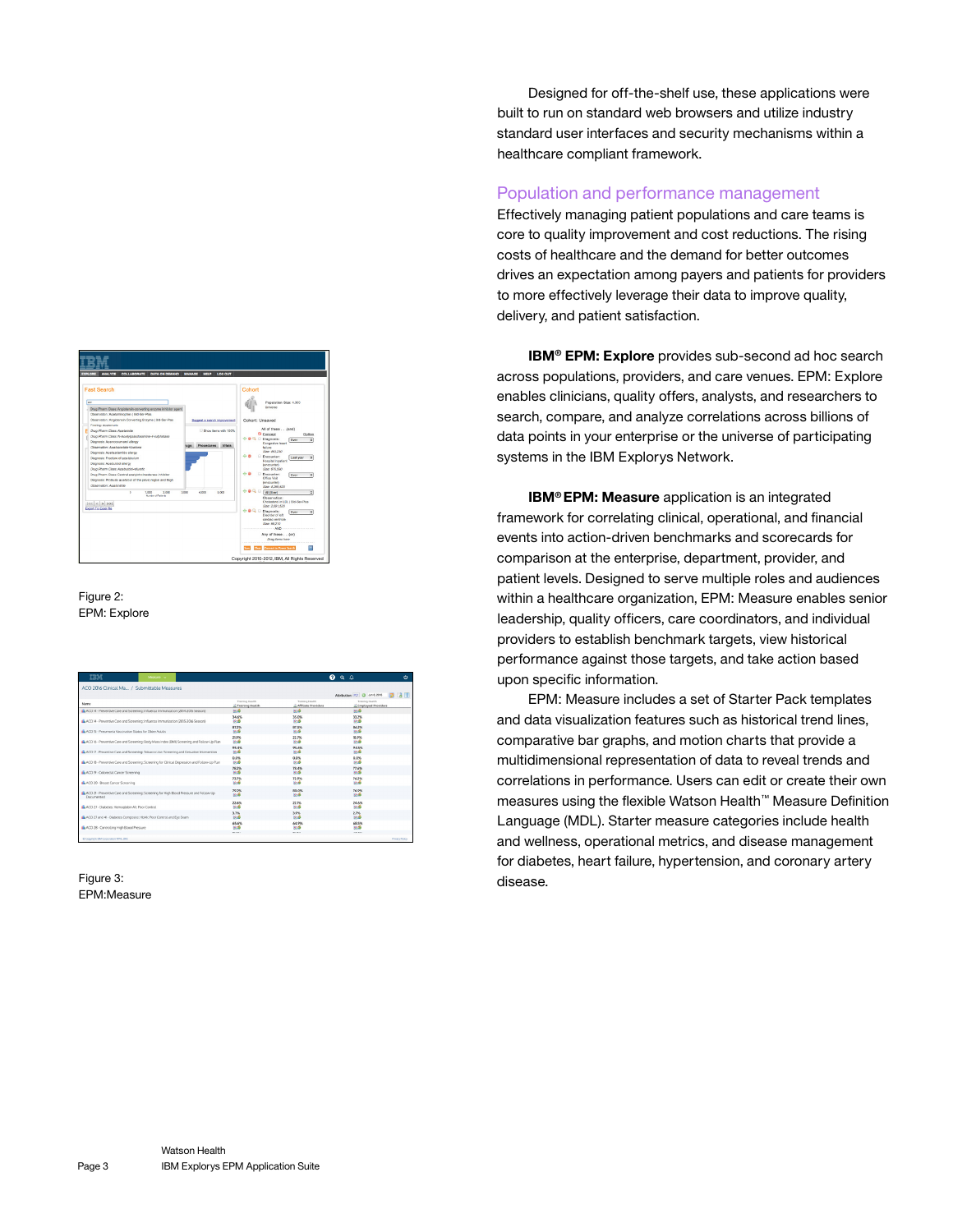| <b>IBM</b><br>Registry v |                                        |     |                             |                                                                              |                                                    | $\mathbf{0}$ a $\alpha$                           |                                                  | $\ddot{\mathbf{c}}$                               |                                        |  |
|--------------------------|----------------------------------------|-----|-----------------------------|------------------------------------------------------------------------------|----------------------------------------------------|---------------------------------------------------|--------------------------------------------------|---------------------------------------------------|----------------------------------------|--|
|                          |                                        |     |                             | Registry Console / ED SuperUtilizer Panel (3 or more ED visits in past year) |                                                    |                                                   |                                                  |                                                   |                                        |  |
| Engage Eld               |                                        |     |                             |                                                                              |                                                    | <b>C</b> Athlesion: POP<br>目 0 Jun 7, 2016        |                                                  |                                                   | 岗<br>More Actions V                    |  |
|                          |                                        |     |                             |                                                                              |                                                    | All Vensble Columns                               | п                                                |                                                   | <b>The</b>                             |  |
| $\sim$                   | Artisers                               | MRN | Name                        | Blood Pressure -<br>Diastolic Observation<br>Date                            | Blood Pressure .<br>Diastolic Observation<br>Value | Blood Pressure - Diastolic<br>Observation History | Blood Pressure -<br>Systolic Observation<br>Date | Blood Pressure -<br>Systolic Observation<br>Velue | <b>Blood Pressur-</b><br>Observation H |  |
| ō                        | 480                                    |     | *********** *************** | 05/26/2016                                                                   | 4R                                                 | 58<br>$-68$                                       | 05/26/2016                                       | 120                                               | 102                                    |  |
|                          | ▲隔回                                    |     |                             | 06/01/2016                                                                   | 52                                                 | 58<br>52                                          | 06/09/2016                                       | 104                                               | 120N                                   |  |
| ö                        | 498                                    |     |                             | 02/09/2016                                                                   | 62                                                 | $40 - 62$                                         | 02/09/2016                                       | 108                                               | 81                                     |  |
|                          | 480                                    |     |                             | 03/25/2016                                                                   | $^{46}$                                            | $30 -$<br>$-66$                                   | 03/25/2086                                       | 134                                               | $146 -$                                |  |
| ō                        | 480                                    |     | ----------- --------------- | 06/01/2016                                                                   | 40                                                 | 60<br>58                                          | 06/09/2016                                       | TR                                                | 102                                    |  |
|                          | 4 届日                                   |     |                             | 05/05/2016                                                                   | 74                                                 | $\sim$ 74<br>75/                                  | 05/05/2016                                       | 122                                               | 122                                    |  |
|                          |                                        |     |                             |                                                                              | H H 125 of 27 D H                                  |                                                   |                                                  |                                                   | Show 26 50 500                         |  |
|                          | C Copyright IBM Corporation 1994, 2016 |     |                             |                                                                              |                                                    |                                                   |                                                  |                                                   | Privacy Policy                         |  |

Figure 4: EPM: Registry



Figure 5: EPM: Engage

**IBM® EPM: Registry** is an integrated framework for producing criteria-defined patient lists accompanied by extensive clinical, financial, and operational data. EPM: Registry enables you to quickly identify your target population and view data that empowers decision-making and risk stratified care management. Watson Health's flexible attribution models, business-rules engines, and sorting and filtering functions enable registries to be defined as broadly or narrowly as necessary to fit your operational needs.

EPM: Registry displays a matrix of rows (patients) and columns (data elements) that can be added to, removed, sorted, and filtered as needed. EPM: Registry includes a Starter Pack of three registries: Diabetes, Heart Failure, and Hypertension. Users can edit the starter pack registries or use the flexible EPM: Registry Definition Language (RDL) to build a registry from scratch.

#### Engagement and outreach

Putting discovery and measurement into action is key to the success of a pay-for-performance or accountable care model. Effectively engaging your shared patients/members at the right time and priority, as well as through the right channel, is very important.

**IBM® EPM: Engage** is an integrated solution that plugs into other applications within the IBM Explorys EPM Application Suite for managing work lists, workflow, follow-up, and outreach actions with patients or providers. Messages and reminders may be sent in a secure manner through existing EHR patient portals or directly through email or physical mail. EPM: Engage provides a communication template framework that helps to ensure consistency and message appropriateness, and to support both internal privacy policies and HIPAA and HITECH requirements. The application also supports a range of user roles which help care teams to operate within the policies and frameworks for patient interaction.

#### About IBM Watson Health

In April 2015, IBM launched IBM Watson Health and the Watson Health Cloud platform. The new unit will work with doctors, researchers and insurers to help them innovate by surfacing insights from the massive amount of personal health data being created and shared daily. The Watson Health Cloud can mask patient identities and allow for information to be shared and combined with a dynamic and constantly growing aggregated view of clinical, research and social health data.

For more information on IBM Watson Health, visit: [ibm.com/watsonhealth.](www.ibm.com/watsonhealth)